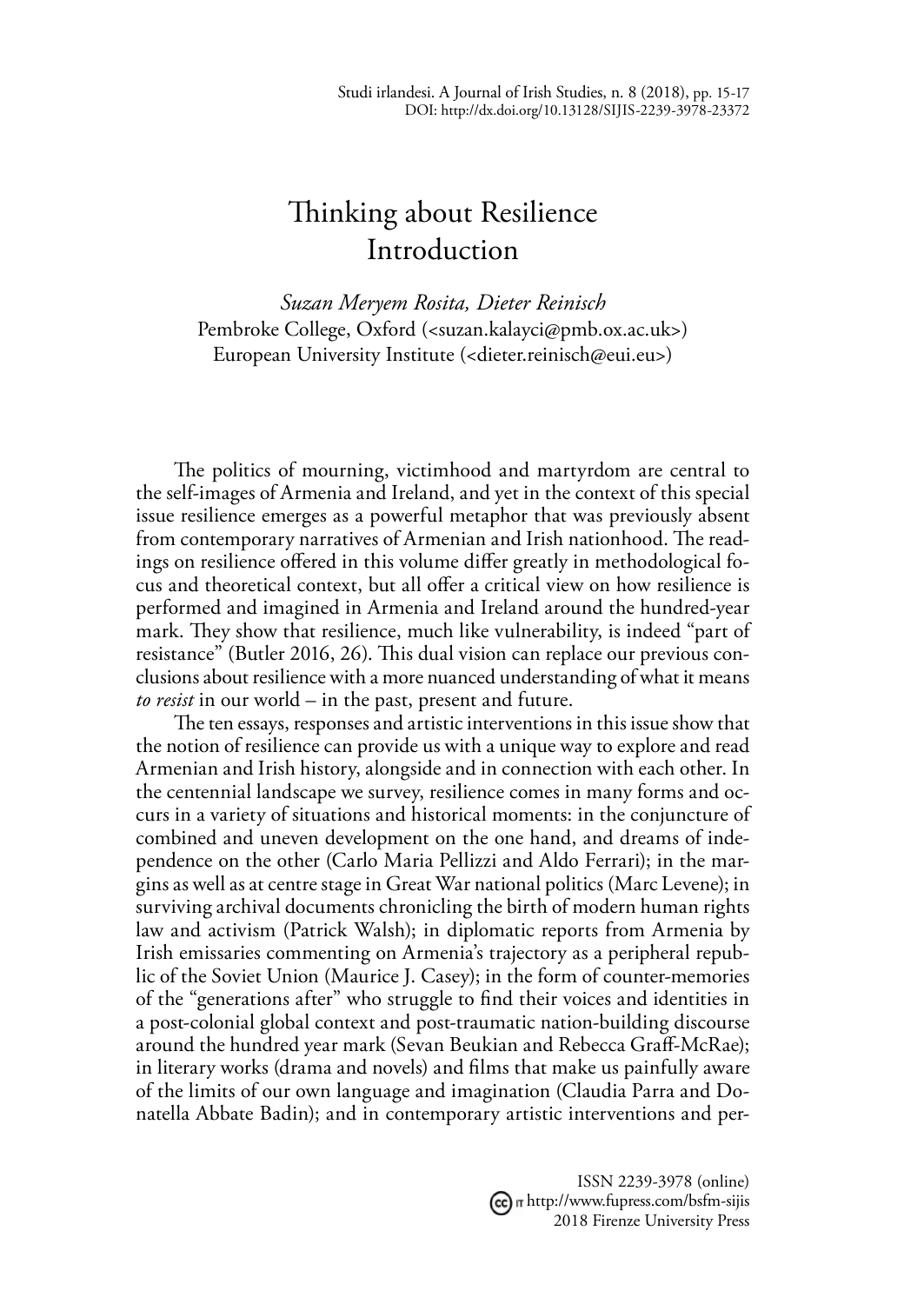formances (Mkrtich Tonoyan and Phelim McConigly) that add yet another imaginative layer to the silence that is necessarily always part of conversations about war and violence.

Despite the promising, and often original, uses of resilience in the contributions to our issue, the notion has a troublesome and complicated history (Flynn, Sotirin, and Brady 2012). Resilience is widely used in the language of neoliberalism, national security and defence, and it has served as a form of rhetorical shock absorber when "climate change, the War on Terror, and economic crises affect livelihoods around the world, and disproportionally those of the poorest" (Bracke 2016, 58-59). Talk of resilience in order to survive, bounce back and recover quickly from adverse circumstances and situational exigencies contributes to an understanding that to be resilient is to merely survive. Such discourses of survival and self-mastery are culturally and politically charged, as a public poster from the Louisiana Justice Institute seen on a mural in Belfast shows:

Stop calling me Resilient. Because every time you say 'Oh, they're resilient' that means you can do something else to me. I am not resilient.<sup>1</sup>

We challenge these common conceptions of resilience and argue that an alternative perception of this concept is crucial to understanding how the people of Armenia and Ireland mobilize (and in the past have mobilized) resilience for the purposes of asserting their existence, claiming the rights to memory and equality, and resisting police violence, security and military actions. The concept of resilience, we find, illuminates our present moment and resonates with the recent political and social debates surrounding fundamental questions about political representation and personal freedom spurred by the 2018 Armenian velvet revolution and Ireland's historic referendum ending the country's ban on abortion.

<sup>1</sup> The appearance of the term "resilient" on a mural in a Loyalist-dominated area of West-Belfast in place of a former paramilitary UDA mural reflects the manifold uses of "resilience" in Ireland by actors from all corner of the political spectrum, victims and perpetrators alike. While the essays in this issue focus on the resilience of the weak, the use of the same term in the context of the right-wing, white supremacist UDA reflects also its manipulative power; <https://extramuralactivity.com/2015/10/12/i-am-not-resilient/> (last accessed on 05/2018).